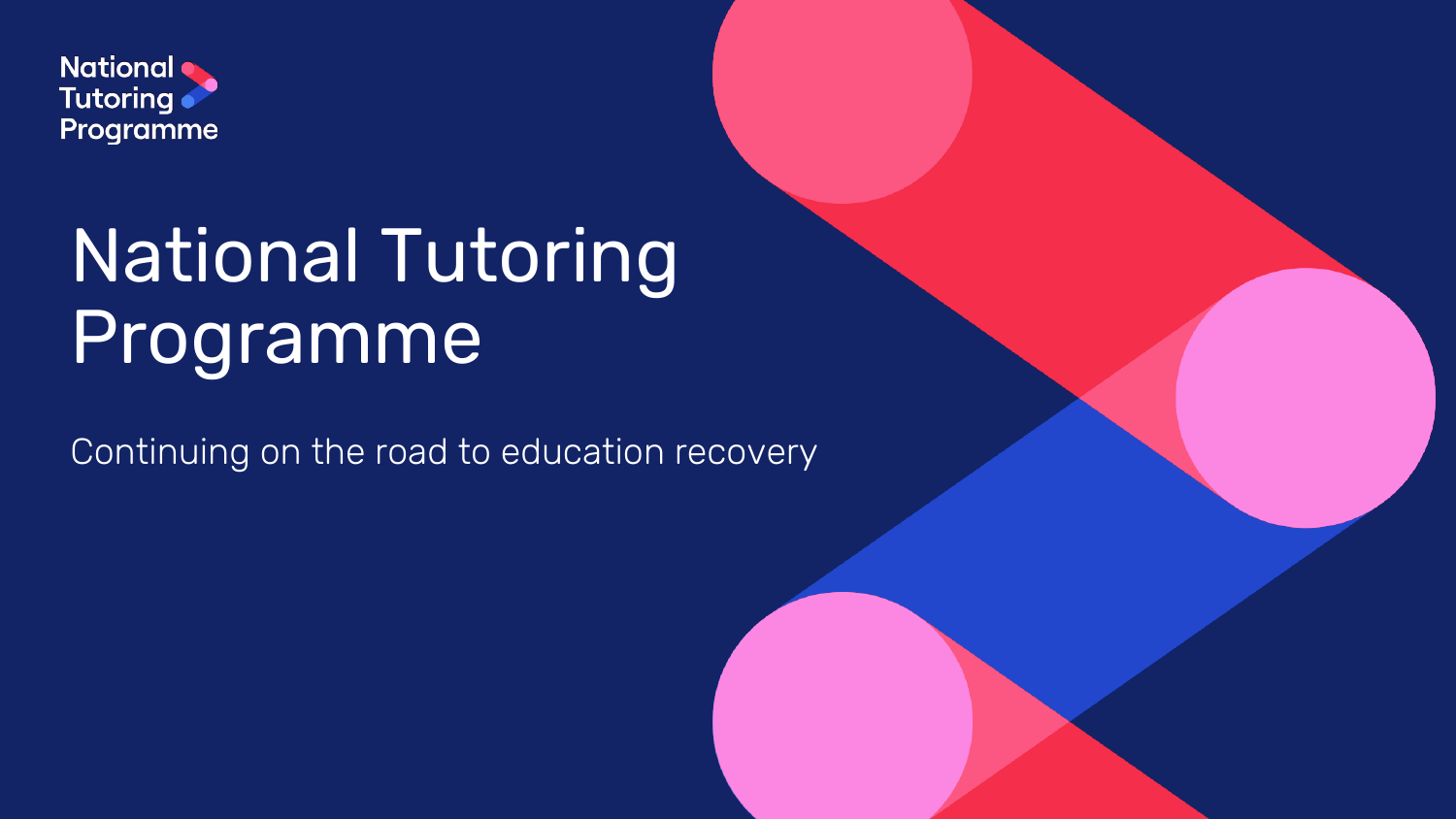



## **Introductions**

- Yvonne Neely, DfE NTP Communications and Engagement Manager
- Rosie Weatherhead, NTP Engagement Business Manager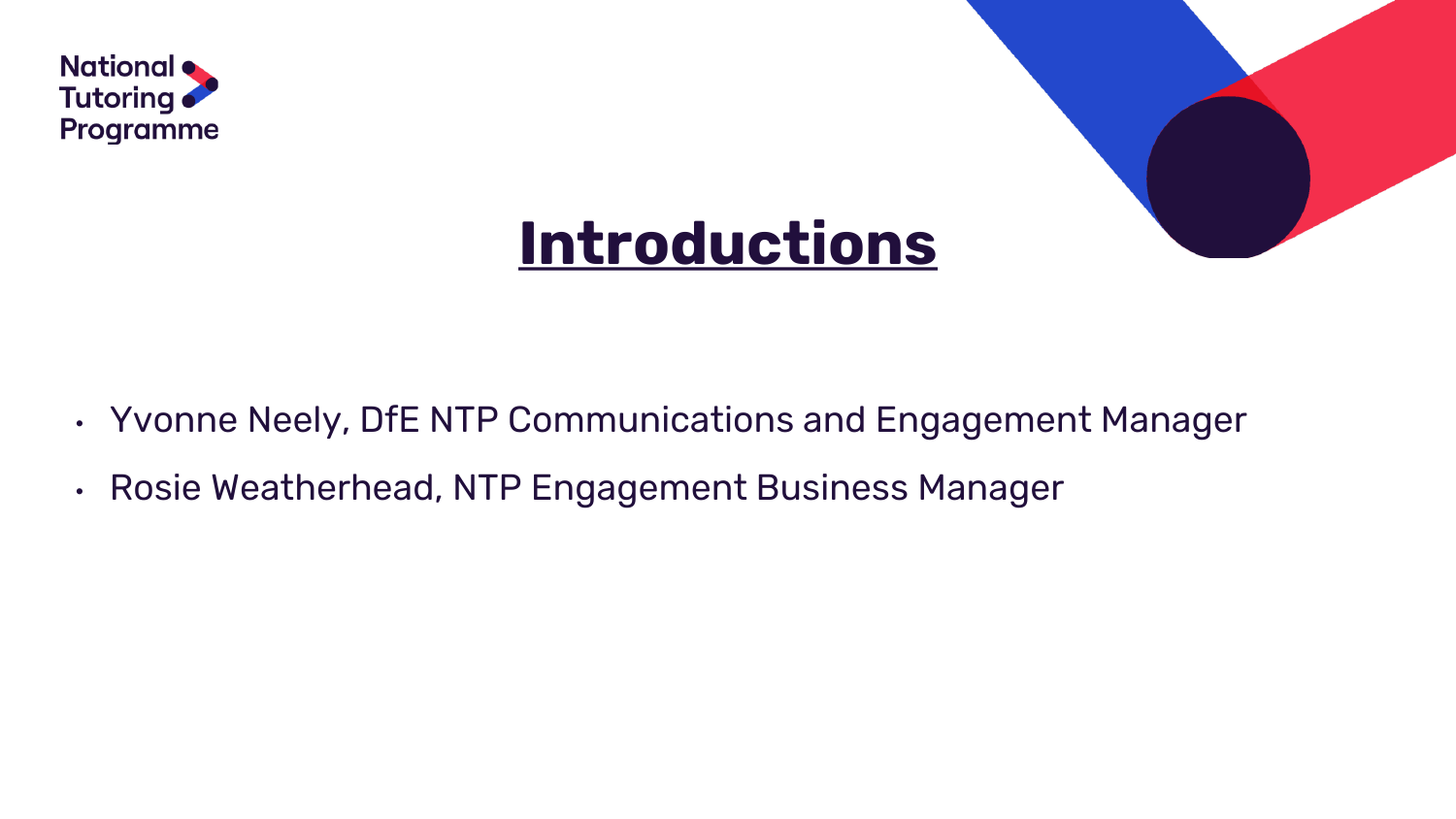

# **Ambition of the Programme**

The National Tutoring Programme (NTP) is an **easy to access**, **cost-effective** programme aiming to reach thousands more pupils this academic year, in one-to-one and small-group, 15-hour tuition courses.

The objective of the NTP is to both address the **impact** of Covid–19 on educational outcomes for disadvantaged pupils and embed a **culture** of tutoring within schools as part of the longer-term solution to address the attainment gap.

Phase two of the £1 billion National Tutoring Programme has launched to continue to provide **subsidised, highquality tuition** to pupils across England who have lost learning due to the Covid-19 pandemic.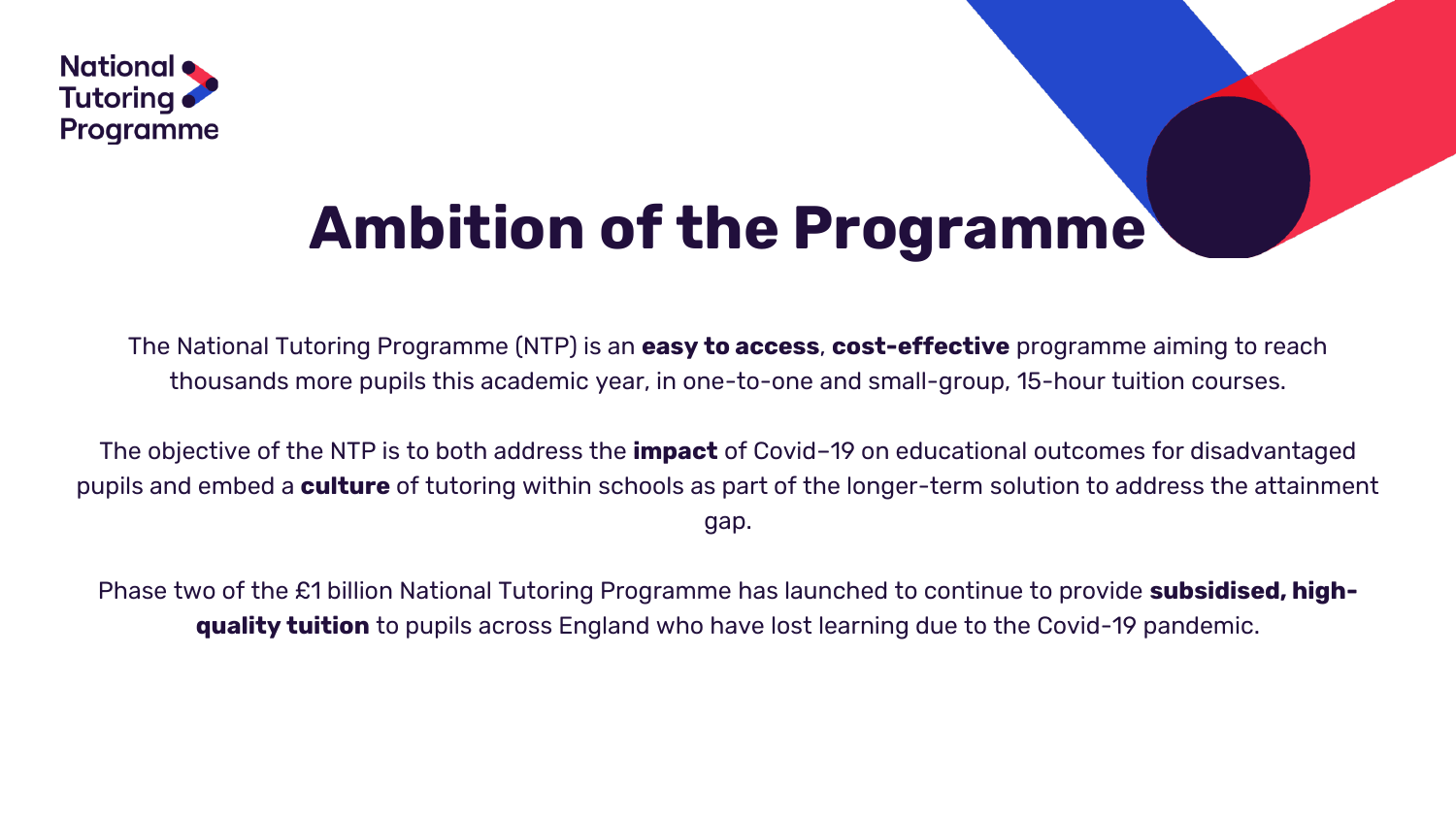

# **What's different in 2021/22?**

- Expanded NTP Offer
- School Led Tutoring
- Dedicated technology platform Tuition Hub
- Open Access Scheme
- Improved engagement of Tuition Partners
- Enhanced capacity and scale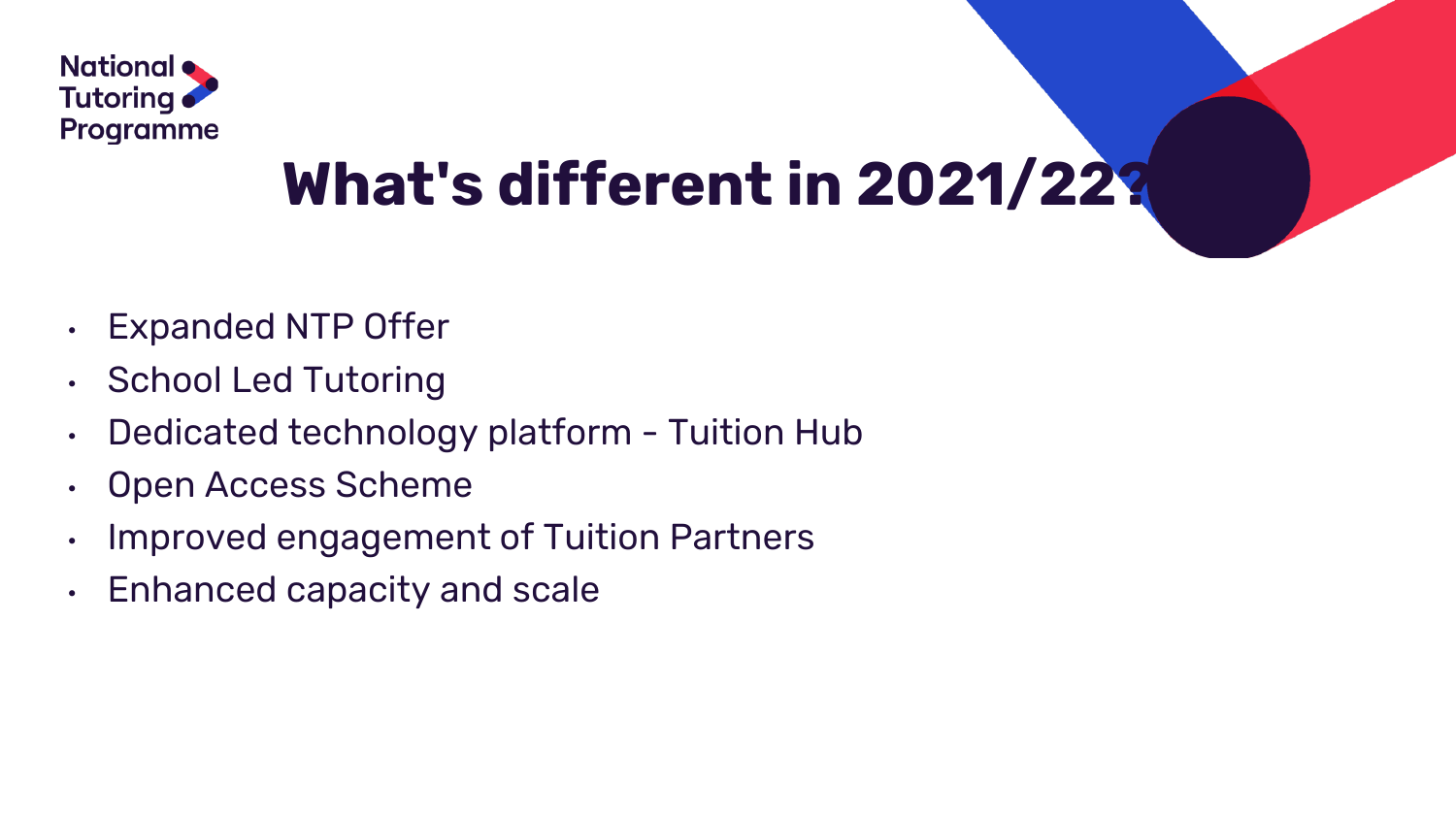

# **Academic year 2021/22**

### Schools can now access three routes to tutoring:

- Tuition Partners
- Academic Mentors
- School-Led Tutoring

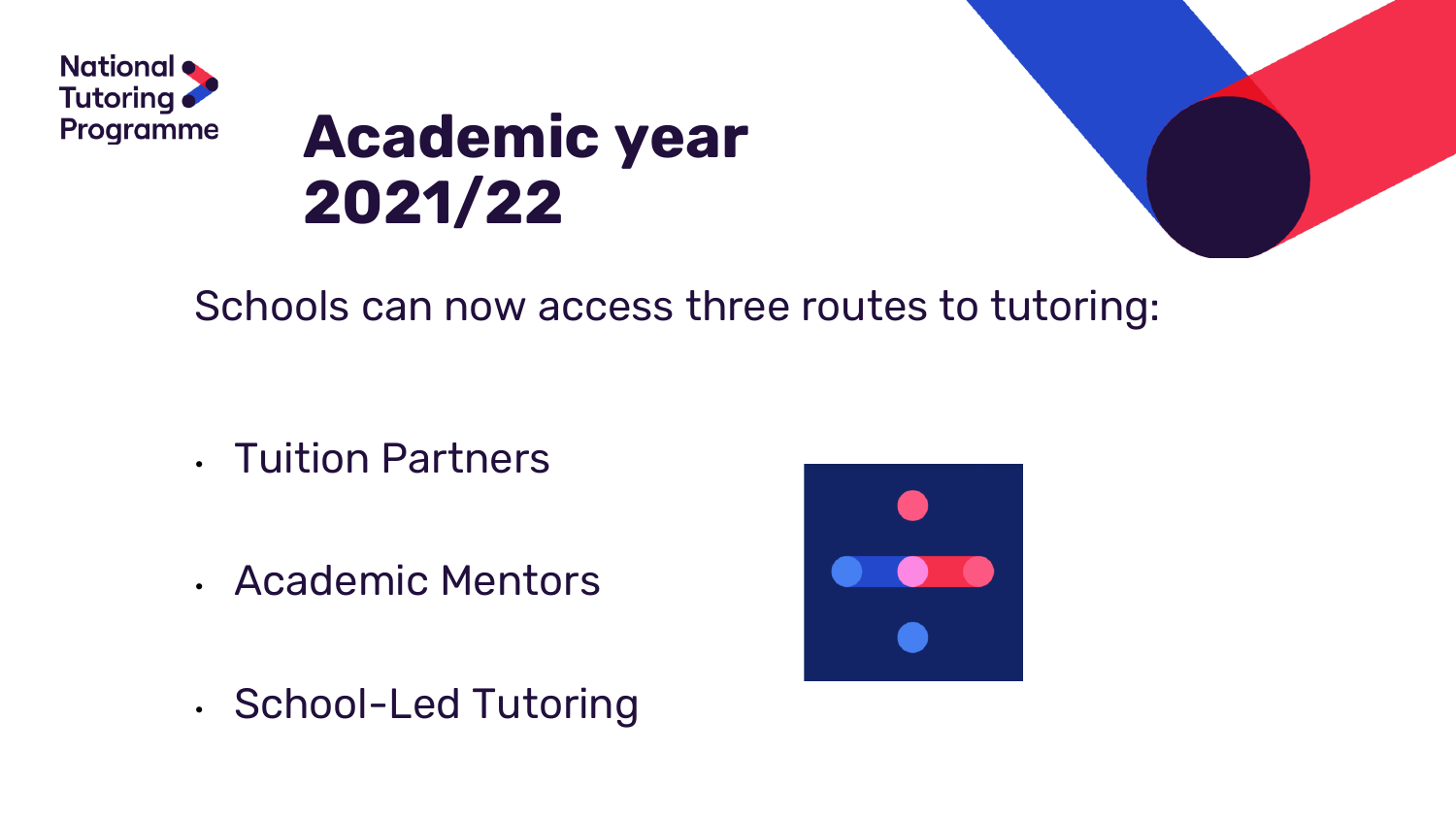

# **Tuition Partners**

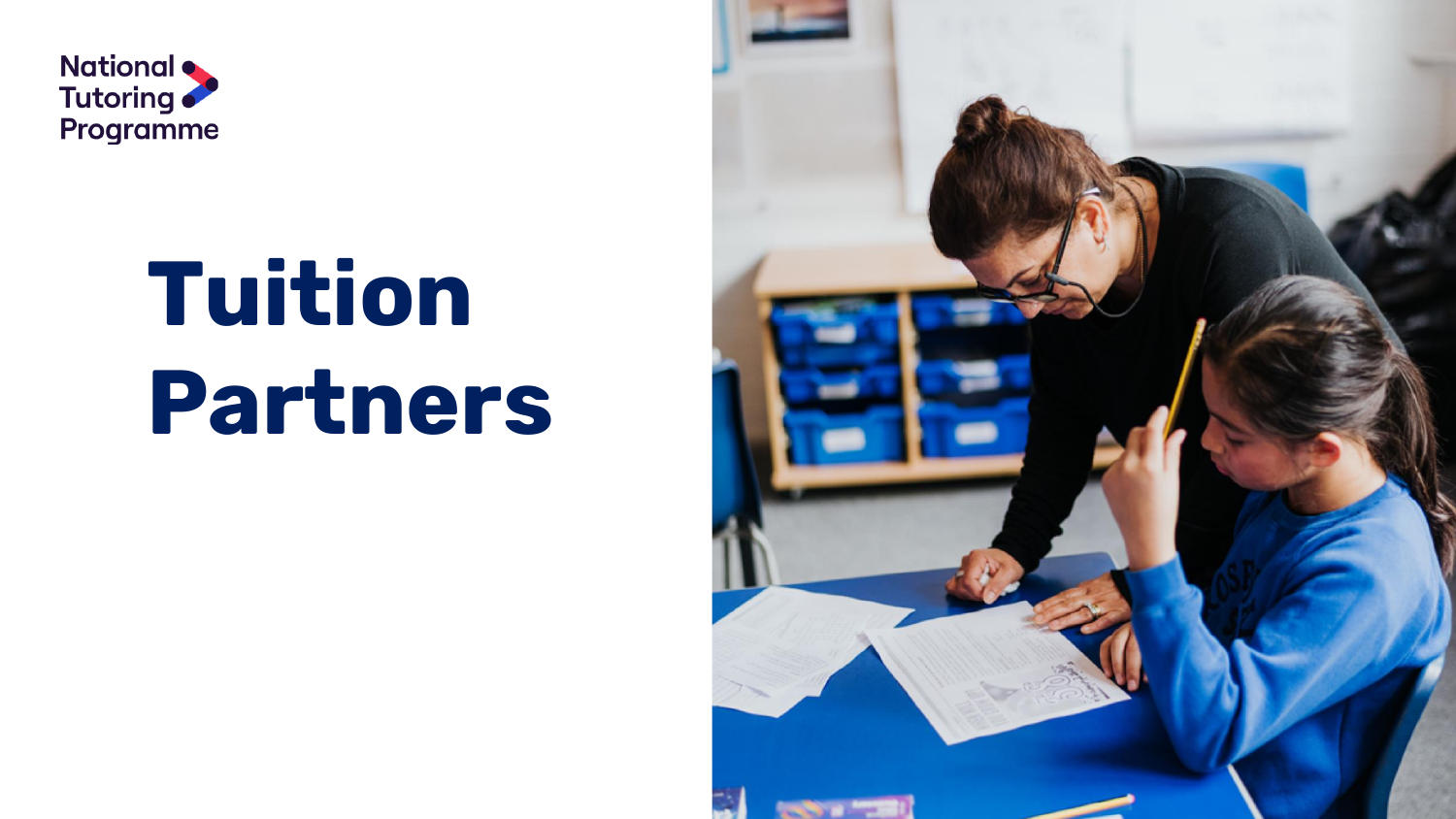

# **About NTP Tuition Partners**

### **38** tutoring organisations are ready to commence tutoring

- Each TP met high quality and accreditation standards
- Schools have control to select the right Tuition Partner for them
- Targeted subject specific support for pupils
- Face-to-face and online tuition available
- **Expectation**: High level of Pupil Premium pupils accessing tuition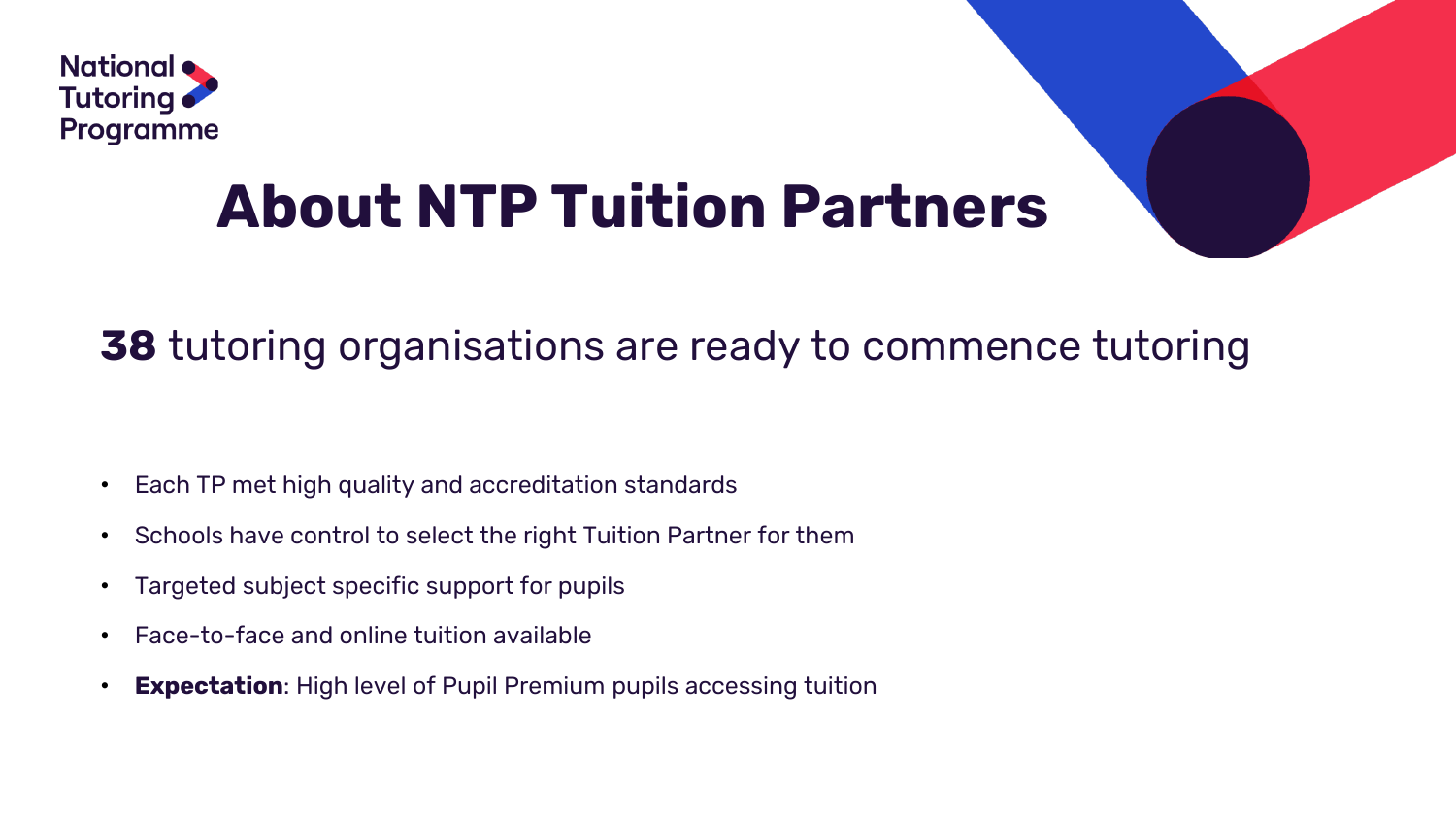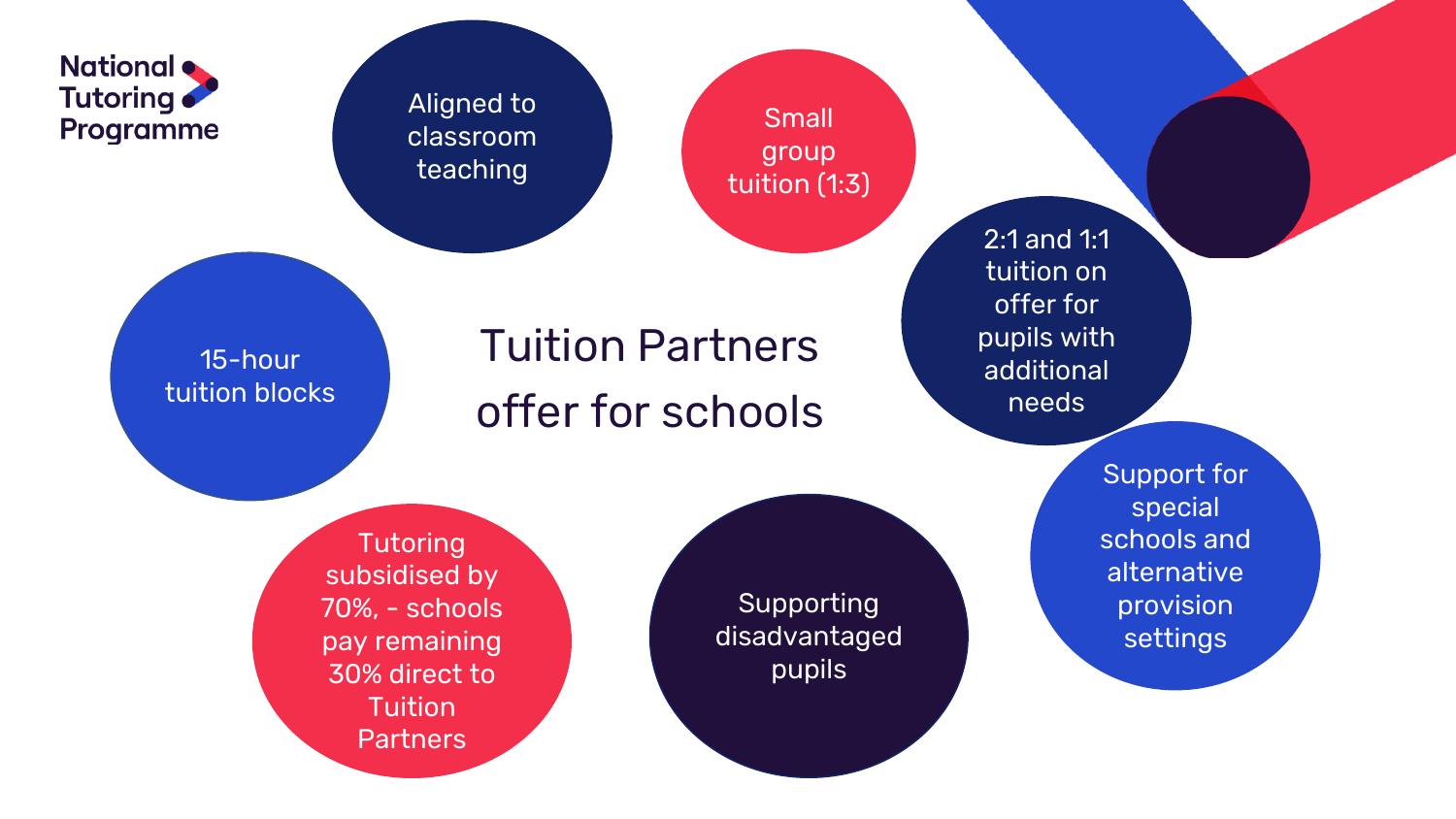



# **Academic Mentors**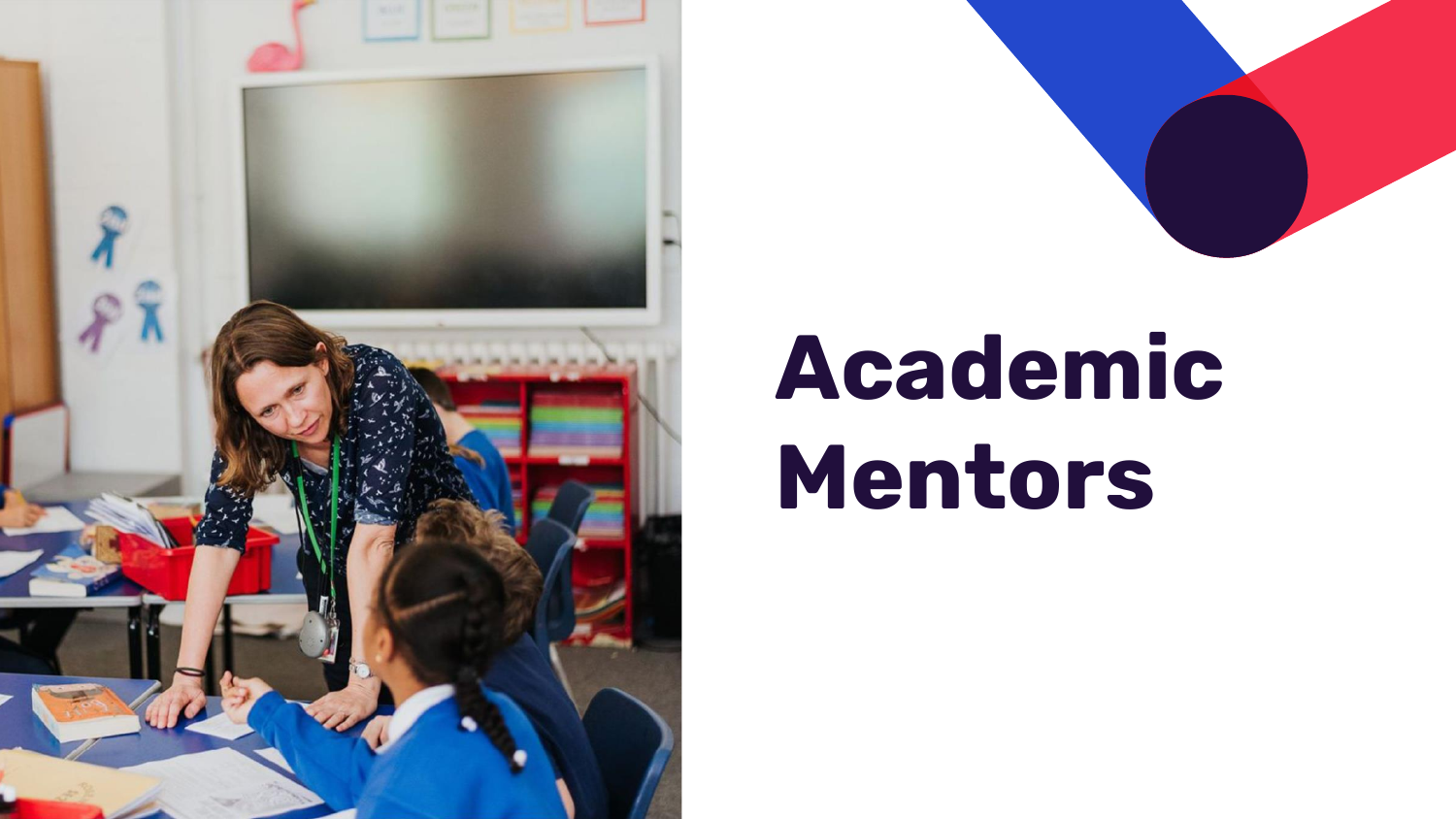

# **NTP Academic Mentors**

- Academic Mentors **placed in school** as 'in school' resource
- Small group support (1:3)
- A range of tailored support and interventions, to include:
- ➢ **Subject-specific work**
- ➢ **Revision lessons**
- ➢ **Support outside of school setting**

### **Available in areas most in need of support**

Academic Mentors base salary = £19,000 pro rata. 95% of salary is subsidised by the NTP

> **Placements** for Academic Year 2021/22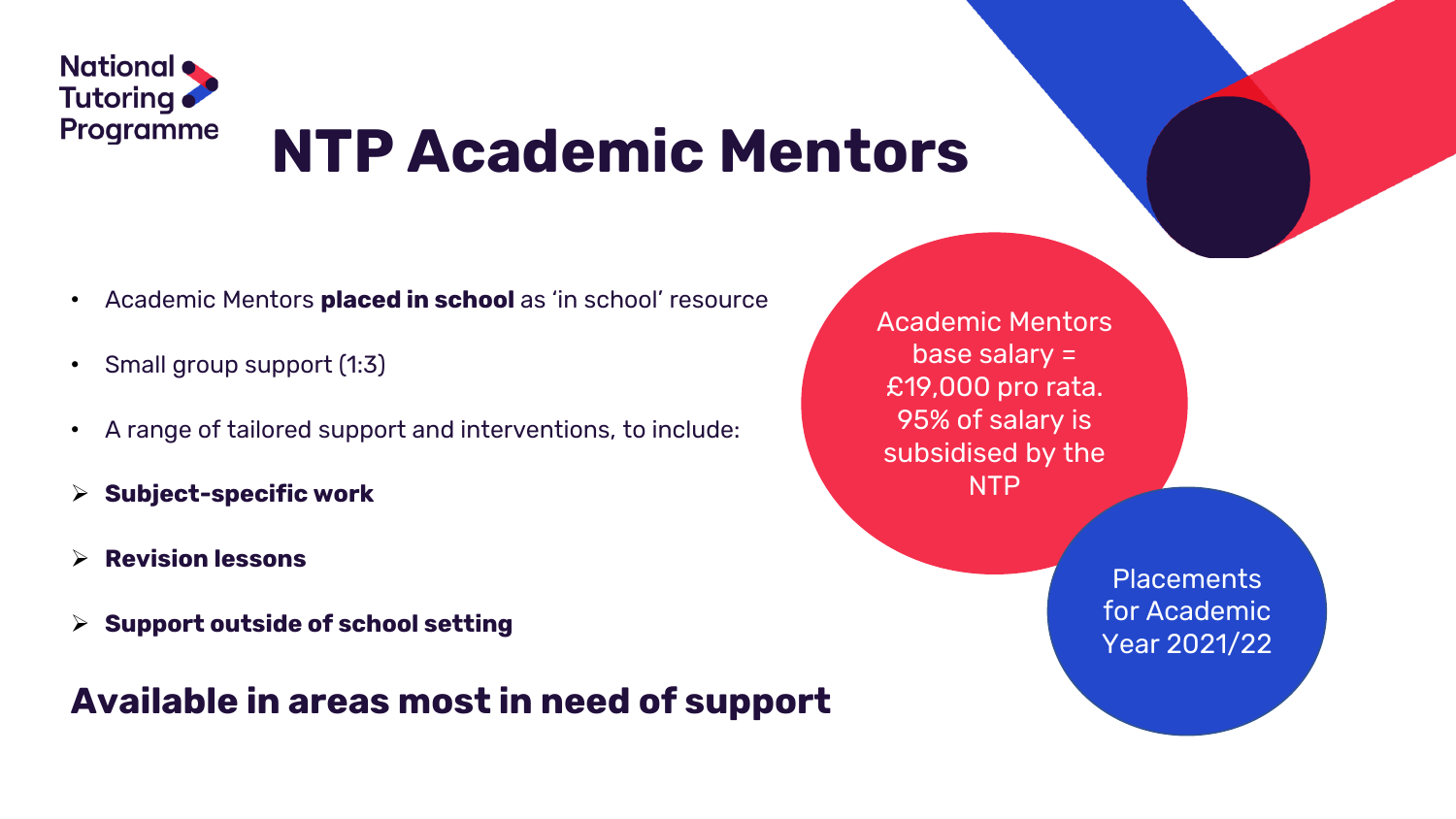

## **Training - Designed to support Academic Mentors**

- Facilitated through Liverpool Hope University.
- Online Training (during paid time).
- Qualified Teacher Status one week training. All other Academic Mentors two weeks training.

#### Specifically designed to develop:

- ✓ Skills
- $\checkmark$  Specialist knowledge
- ✓ Understanding of Academic Mentoring



#### Focus on:

- $\checkmark$  Engaging children and young people
- $\checkmark$  Small group mentoring
- $\checkmark$  Helping overcome barriers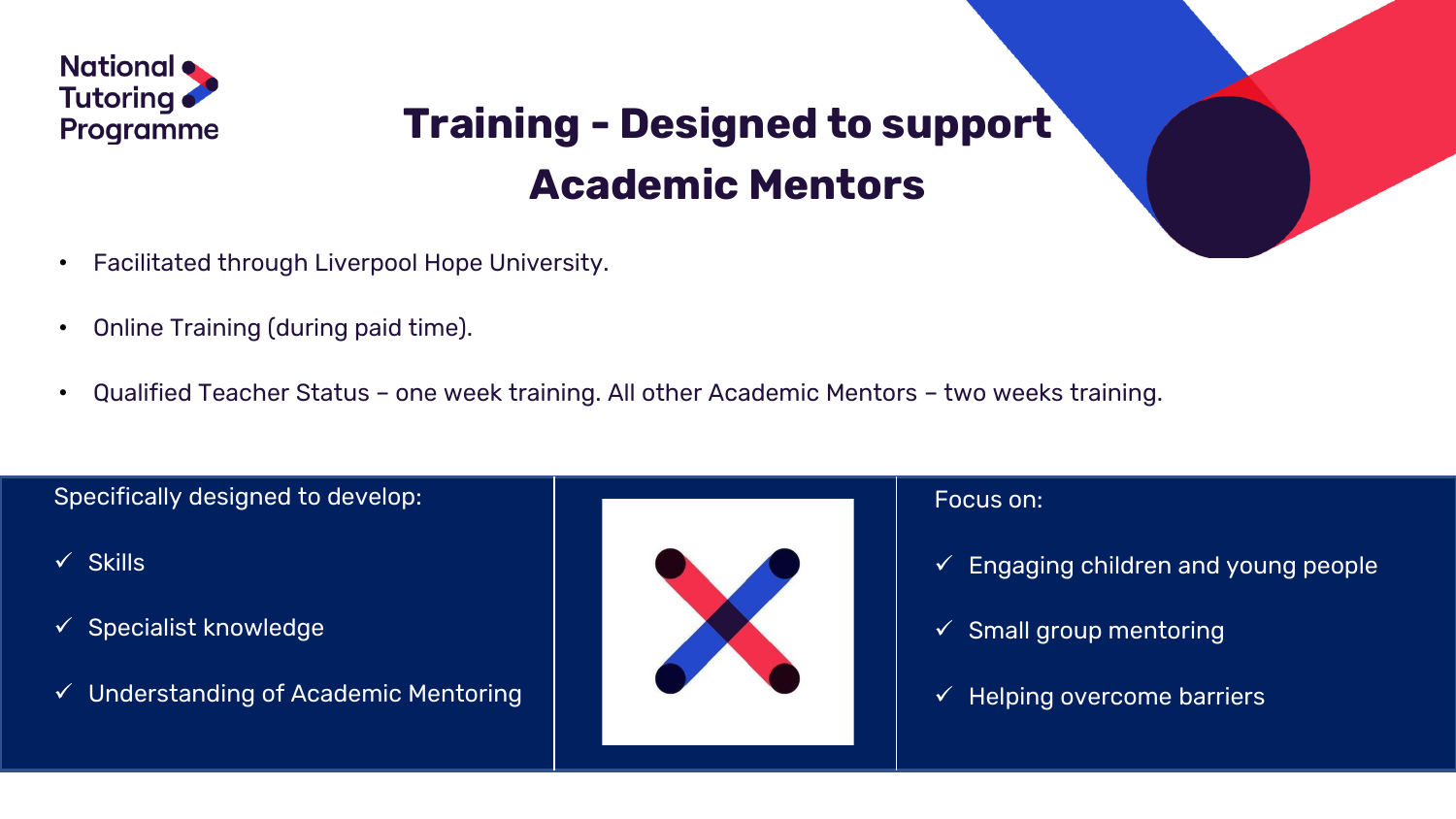



# **School-Led Tutoring**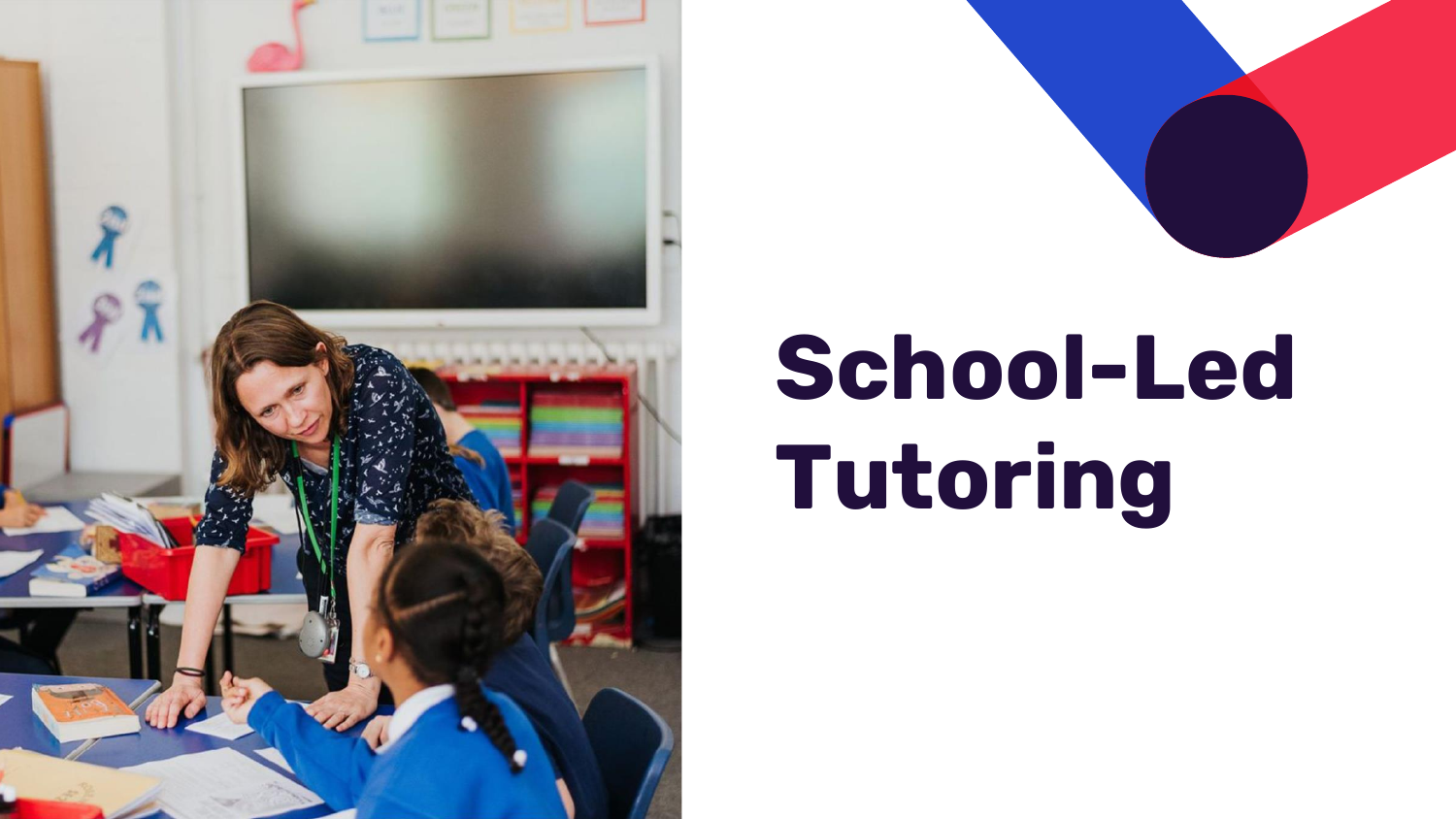

# **School-Led Tutoring**

**New tutoring route**, introduced in Academic Year 2021/22

- Ability to fund locally sourced tuition, to add further flexibility to schools
- Ring-fenced grant funding, paid directly to schools.
- Schools will be notified of their funding allocations during September.
- Funding is allocated for around 60% of pupils eligible for pupil premium per school.

Comprehensive Guidance is available on Gov.uk:

[School-Led Tutoring guidance](https://www.gov.uk/government/publications/school-led-tutoring-grant) [School-Led Tutoring conditions of grant](https://www.gov.uk/government/publications/school-led-tutoring-conditions-of-grant) 75% of cost subsidised

through NTP

Ring-fenced funding, for School-led tutoring provision only

> Potential to utilise existing staff, or tutors who are familiar to schools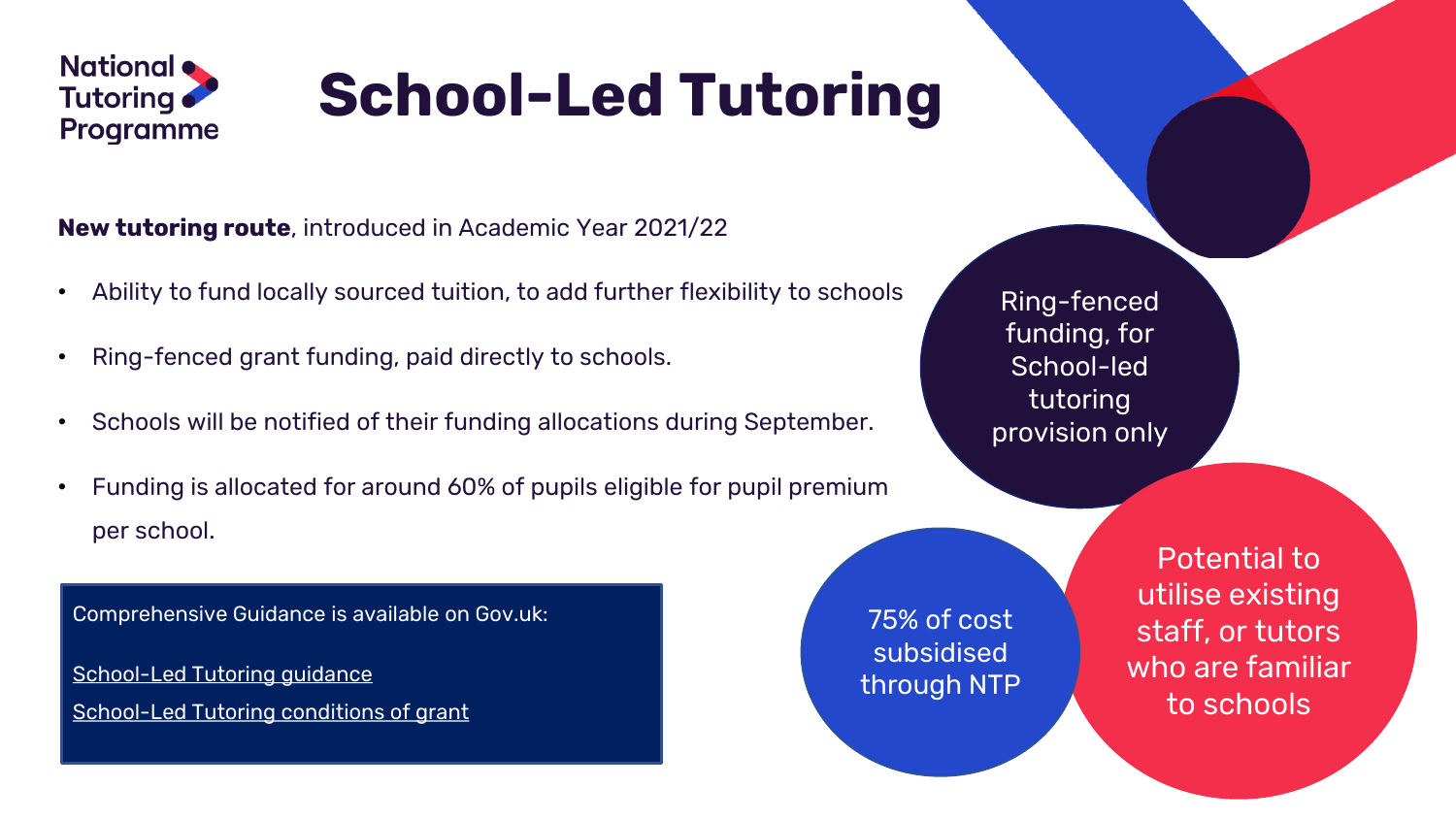

## **Data Returns**



All schools must complete the following data returns in order to maintain eligibility for funding:

- ➢ School-led tutoring data in the School Census collected once a term on specified school census days in October, January and May.
- ➢ An online form via the ESFA collected towards the end of the academic year

**Further details about what is required from these data returns can be found [here.](https://www.gov.uk/government/publications/school-led-tutoring-grant)**

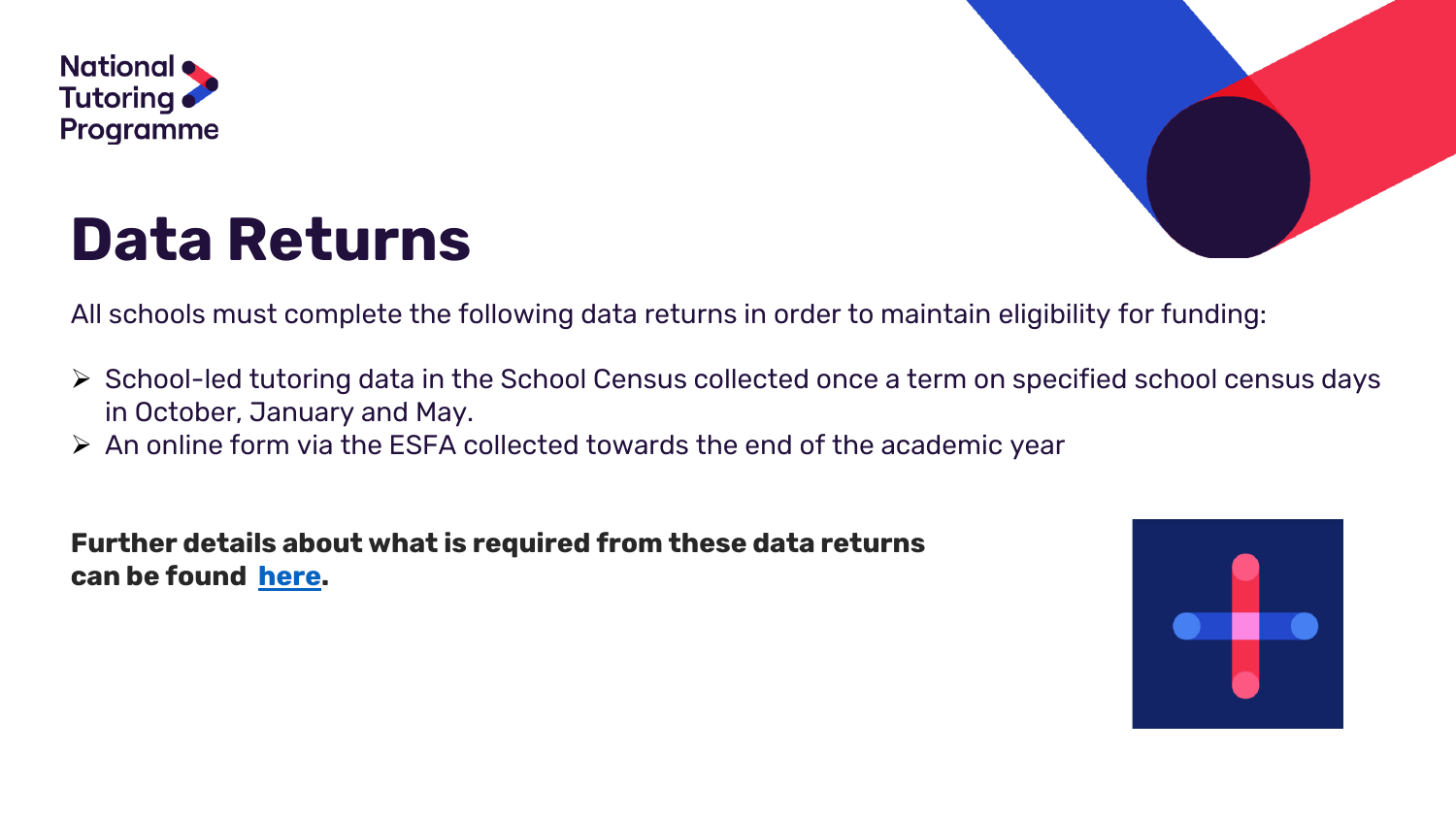

## **School-Led Tutoring Training**

Qualified teachers\*/tutors can commence tuition from the start of the Autumn Term.

#### **The following tutors must complete a free, online tutoring training programme:**

- $\checkmark$  Internal staff teachers without QTS, who have less than two years experience in the tutoring phase / subject
- $\checkmark$  Internal teaching support staff, including teaching assistants
- $\checkmark$  Learning mentors (or with similar roles)

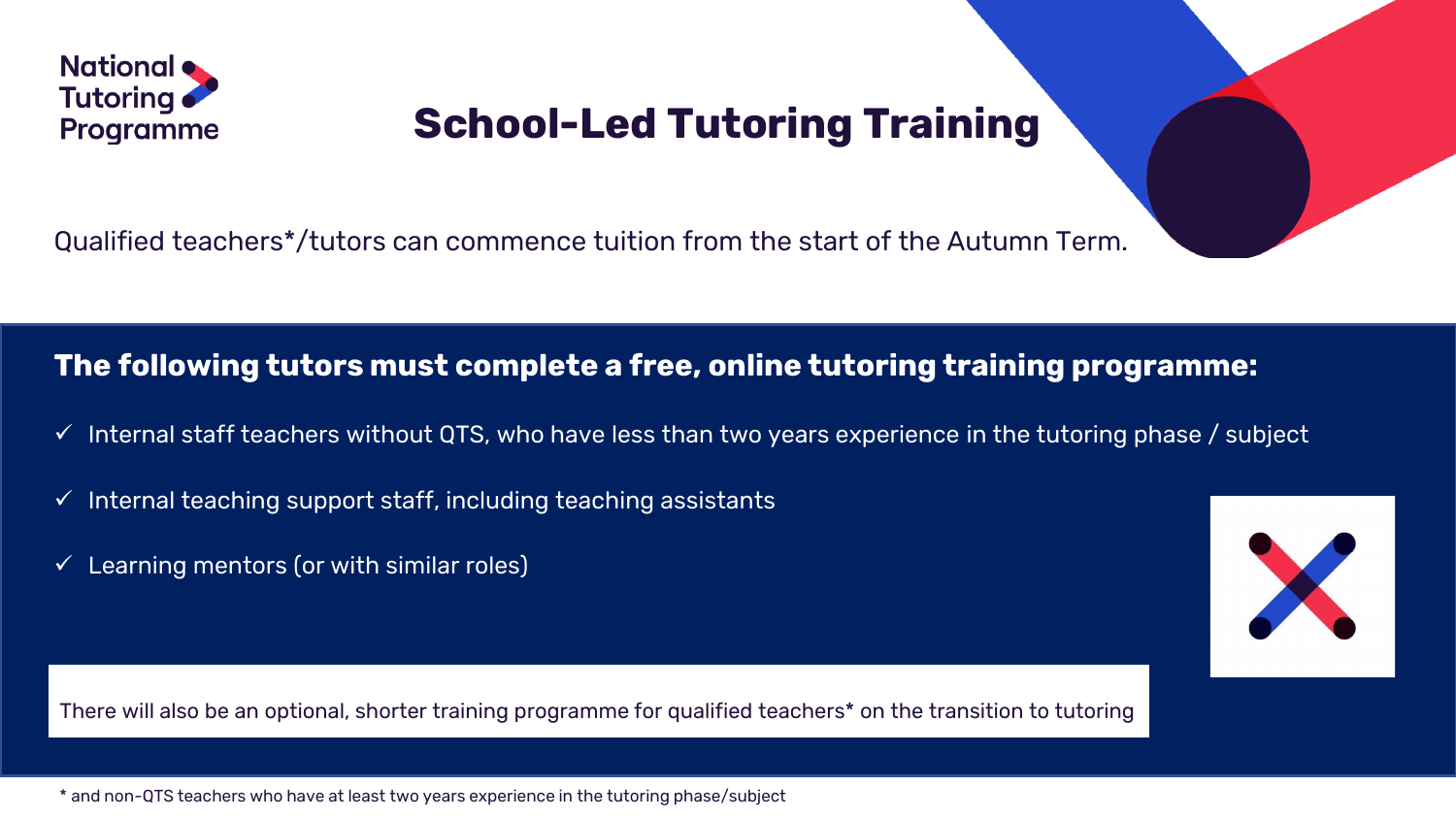

#### Schools can access all three routes to secure provision for all pupils in each academic year

|             | <b>Tuition Partners</b>                                                                                                                         | <b>Academic Mentors</b>                                                                                                    | <b>School-Led Tutoring</b>                                                                                                                                                                                                |
|-------------|-------------------------------------------------------------------------------------------------------------------------------------------------|----------------------------------------------------------------------------------------------------------------------------|---------------------------------------------------------------------------------------------------------------------------------------------------------------------------------------------------------------------------|
| eligibility | All state-funded schools are eligible to apply.                                                                                                 | Schools based in one of the qualifying Local<br>Authority Districts can apply to be matched<br>with an AM.                 | Schools can identify their own tutors to<br>deliver in-school tutoring. A free training<br>programme will be available to help upskill<br>staff in tutoring.                                                              |
| funding     | 70% of the cost will be subsidised in 2021/22.                                                                                                  | 95% of the Academic Mentor's salary will be<br>subsidised in AY 2021/22.                                                   | 75% of the cost will be subsidised in 2021/22.                                                                                                                                                                            |
| access      | Schools can register their interest in Tuition<br>Partners on the <b>NTP website</b> , as well as<br>search for Tuition Partners in their area. | Schools can register their interest to apply<br>for an Academic Mentor, or keep their existing<br>one, on the NTP website. | The school-level allocations will be published<br>on GOV.UK. Academies will be funded directly<br>and maintained schools will be funded via the<br>local authority. There is no requirement to<br>apply for this funding. |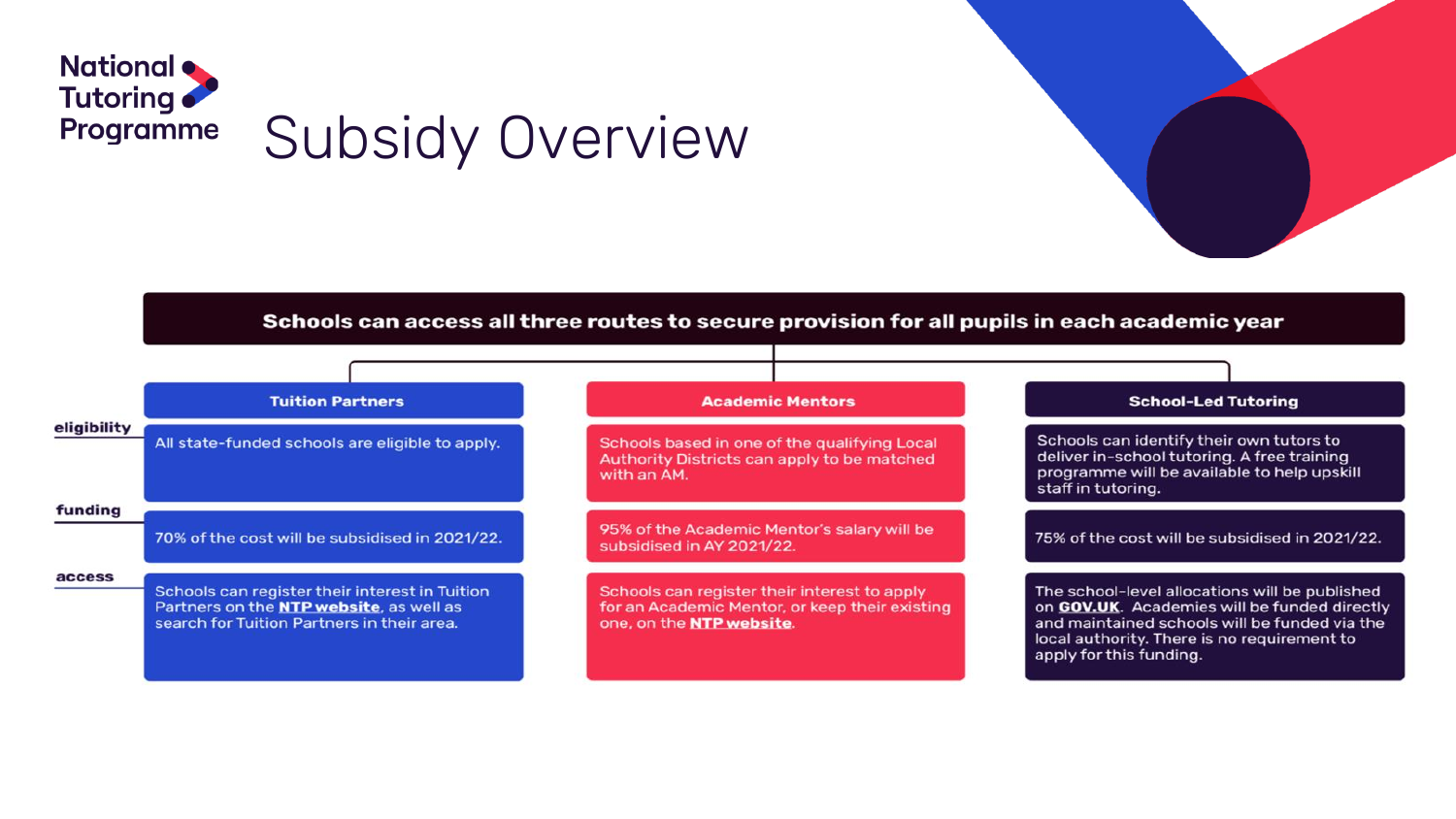

## **How NTP will support schools…**

- Dedicated Engagement Manager
- Fortnightly "How to" webinars
- Dedicated aftercare programme
- Wellbeing webinars

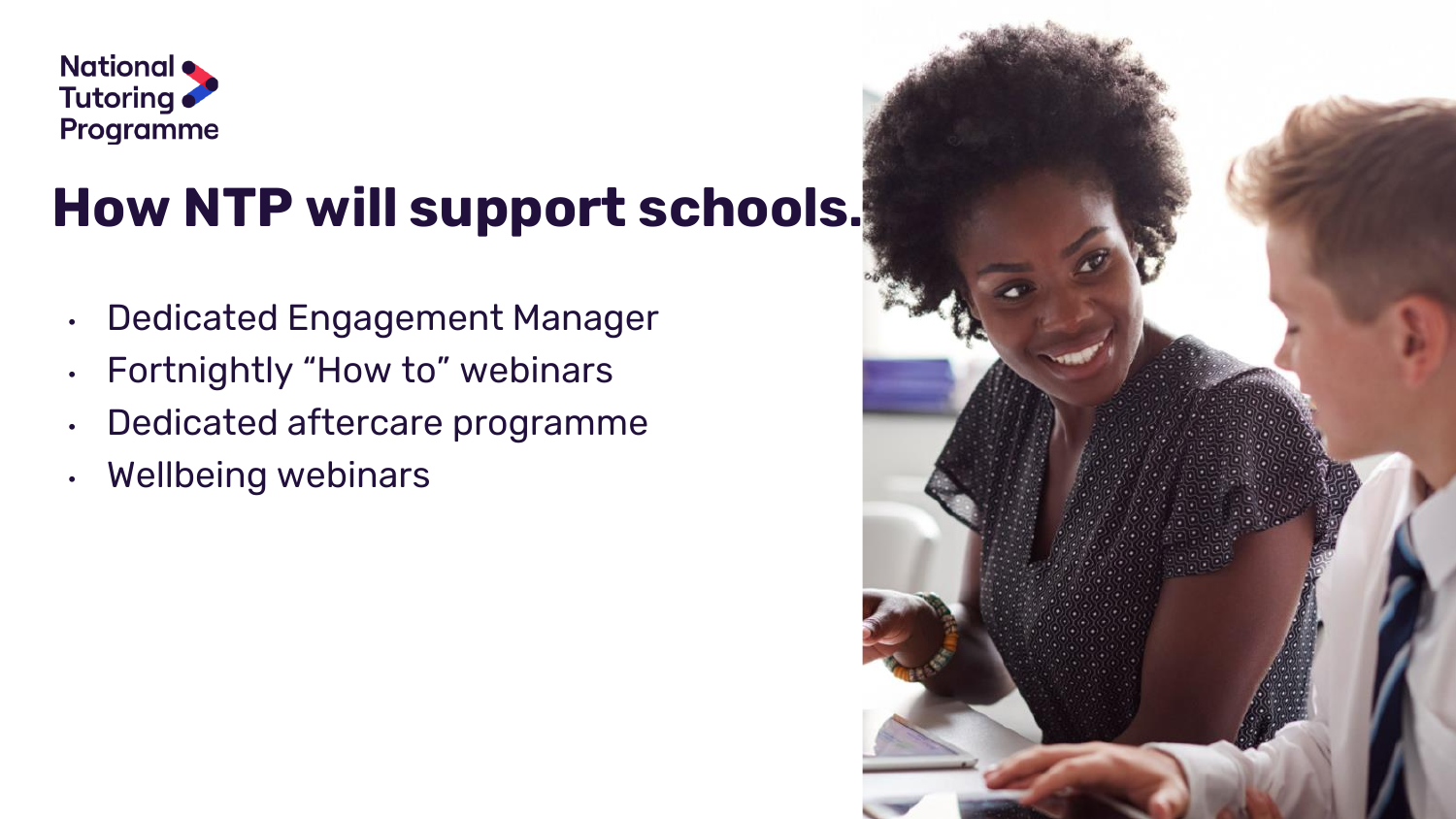



#### Please contact us with any other questions: